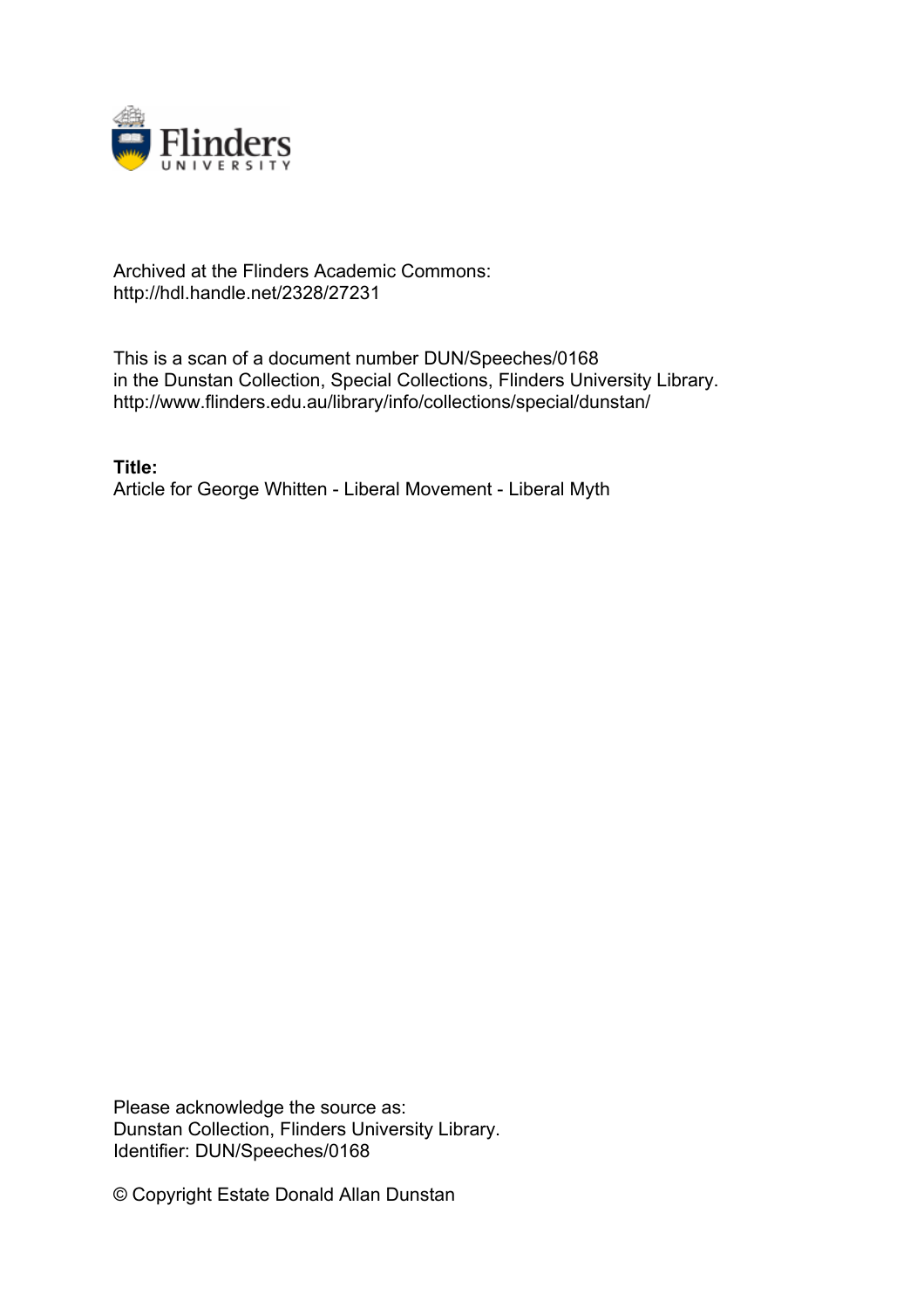## LIBERAL MOVEMENT - LIBERAL MYTH  $*$

Liberal Movement leader Steele Hall In the propaganda for his Senate election campaign makes much of his claim to be more "progressive" than the official Liberals with whom he has bitter personal quarrels.

He claims to be a reform politician, for enlightened change, a genuine alternative to the Labor Party.

What nonsense!

And for the working people of South Australia i& is dangerous nonsense.

His political career and beliefs are based on a deepseated hatred of trade unions and he is longing to throw into reverse all that the ALP and the union movement have fought for over decades to achieve wage justice and decent job conditions.

A study of what he and his handful of supporters actually say show this.

A look at just part of their record in recent years proves this - consistent, unjustified attacks on trade unions. To them unionists are always wrong, employers always right. Back in May, 1970, when he was Premier, he roundly condemned a cement workers' strike as irresponsible.

In October that year - in Opposition - he was attacking and distorting - the Government and the  $A.W.\n\nabla.$  over compulsory unionism.

"This type of strong arm tactic......is repugnant to all fair minded citizens," he said.

A month later unionists in the car manufacturing industry felt his wrath.

Industrial unrest posed a threat to Australia's whole economy, "militant action.....will destroy our existing capacity".

A few months ihater, he claimed the industrial scene was in a state of deterioration and urged the Government to prevent black bans.

**../2** 

 $\frac{168}{85}$ 

Dunstan Collection, Special Collections, Flinders University Library.